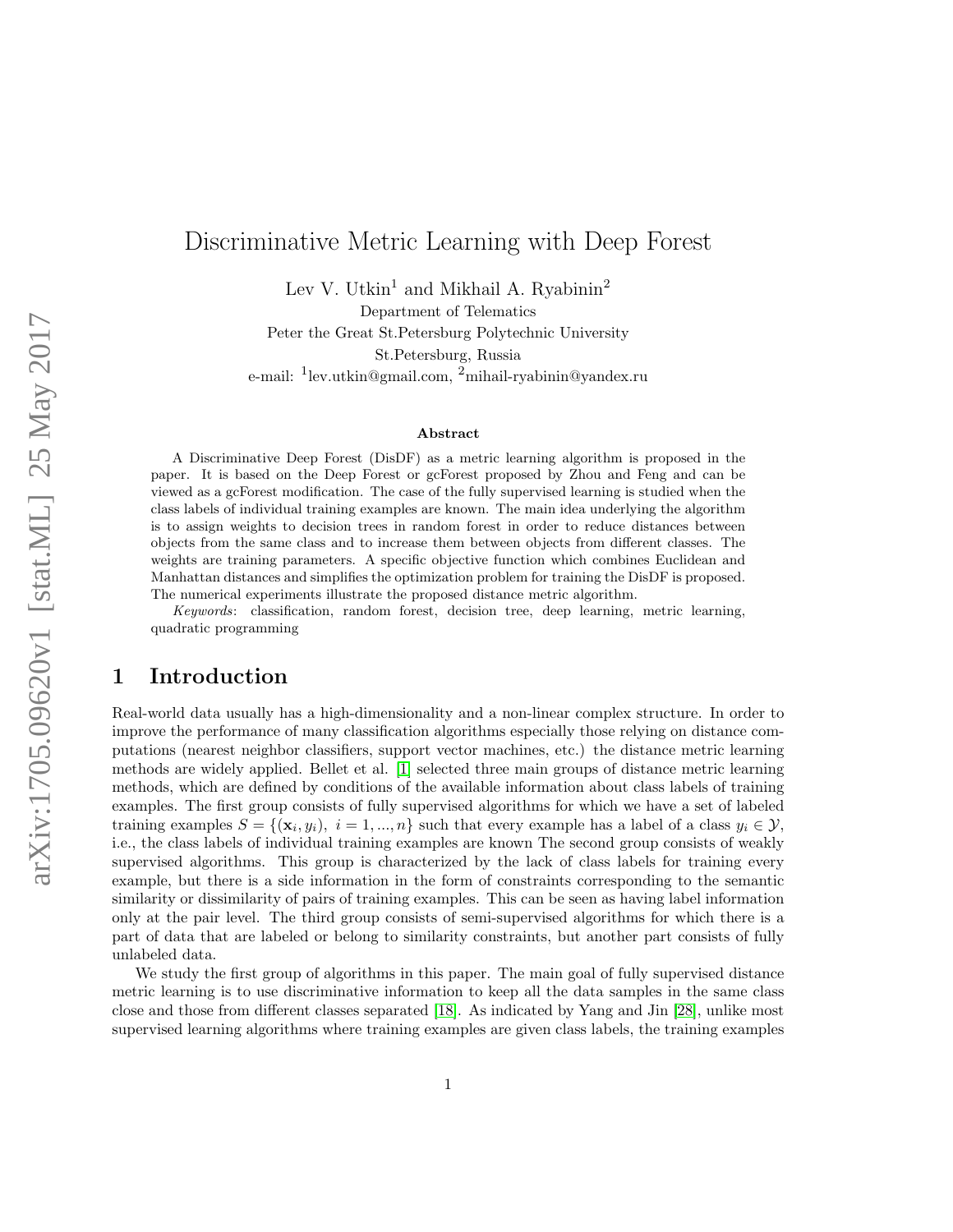of supervised distance metric learning is cast into pairwise constraints: the equivalence constraints where pairs of data points that belong to the same classes, and inequivalence constraints where pairs of data points belong to different classes.

Metric learning approaches were reviewed in [\[1,](#page-13-0) [5,](#page-13-1) [14,](#page-14-1) [29\]](#page-15-1). The basic idea underlying the metric learning solution is that the distance between similar objects should be smaller than the distance between different objects. If we have two observation vectors  $\mathbf{x}_i \in \mathbb{R}^m$  and  $\mathbf{x}_j \in \mathbb{R}^m$  from a training set, and the similarity of objects is defined by their belonging to the same class, then the distance  $d(\mathbf{x}_i, \mathbf{x}_j)$  between the vectors should be minimized if  $\mathbf{x}_i$  and  $\mathbf{x}_j$  belong to the same class, and it should be maximized if  $\mathbf{x}_i$  and  $\mathbf{x}_j$  are from different classes. Several review papers analyze various methods and algorithms of metric learning [\[12,](#page-14-2) [19,](#page-14-3) [27\]](#page-15-2). A powerful implementation of the metric learning dealing with non-linear data structures is the so-called Siamese neural network introduced by Bromley et al. [\[4\]](#page-13-2) in order to solve signature verification as a problem of image matching. This network consists of two identical sub-networks joined at their outputs. The two sub-networks extract features from two input examples during training, while the joining neuron measures the distance between the two feature vectors. The Siamese architecture has been exploited in many applications, for example, in face verification [\[7\]](#page-13-3), in the one-shot learning in which predictions are made given only a single example of each new class [\[13\]](#page-14-4), in constructing an inertial gesture classification [\[2\]](#page-13-4), in deep learning [\[24\]](#page-15-3), in extracting speaker-specific information [\[6\]](#page-13-5), for face verification in the wild [\[11\]](#page-14-5). This is only a part of successful applications of Siamese neural networks. Many modifications of Siamese networks have been developed, including fully-convolutional Siamese networks [\[3\]](#page-13-6), Siamese networks combined with a gradient boosting classifier [\[15\]](#page-14-6), Siamese networks with the triangular similarity metric [\[29\]](#page-15-1).

A new powerful method, which can be viewed as an alternative to deep neural networks, is the deep forest proposed by Zhou and Feng [\[30\]](#page-15-4) and called the gcForest. It can be compared with a multilayer neural network structure, but each layer in the gcForest contains many random forests instead of neurons. The gsForest can be regarded as an multi-layer ensemble of decision tree ensembles. Zhou and Feng [\[30\]](#page-15-4) point out that their approach is highly competitive to deep neural networks. In contrast to deep neural networks which require great effort in hyperparameter tuning and large-scale training data, gcForest is much easier to train and can perfectly work when there are only small-scale training data. The deep forest solves the tasks of classification and regression. Therefore, by taking into account its advantages, it is important to modify it in order to develop a structure solving the metric learning task. We propose the so-called Discriminative Deep Forest (DisDF) which is a discriminative distance metric learning algorithm. It is based on the gcForest proposed by Zhou and Feng [\[30\]](#page-15-4) and can be viewed as its modification. The main idea underlying the proposed DisDF is to assign weights to decision trees in random forest in order reduce distances between pairs of examples from the same class and to increase them between pairs of examples from different classes. We define the class distributions in the deep forest as the weighted sum of the tree class probabilities where the weights are determined by solving an optimization problem with the contrastive loss function as an objective function. The weights are viewed as training parameters. We also apply the greedy algorithm for training the DisDF, i.e., the weights are successively computed for every layer or level of the forest cascade. In order to efficiently find optimal weights, we propose to modify the standard contrastive loss in a way that makes the loss function to be convex with respect to the weights. This modification is carried out by combining Euclidean and Manhattan distances in the loss function. Moreover, we reduce the optimization problem for computing the weights to the standard convex quadratic optimization problem with linear constraints whose solution does not meet difficulties. For large-scale data, we apply the well-known Frank-Wolfe algorithm [\[9\]](#page-14-7) which is very simple when the feasible set of weights is the unit simplex.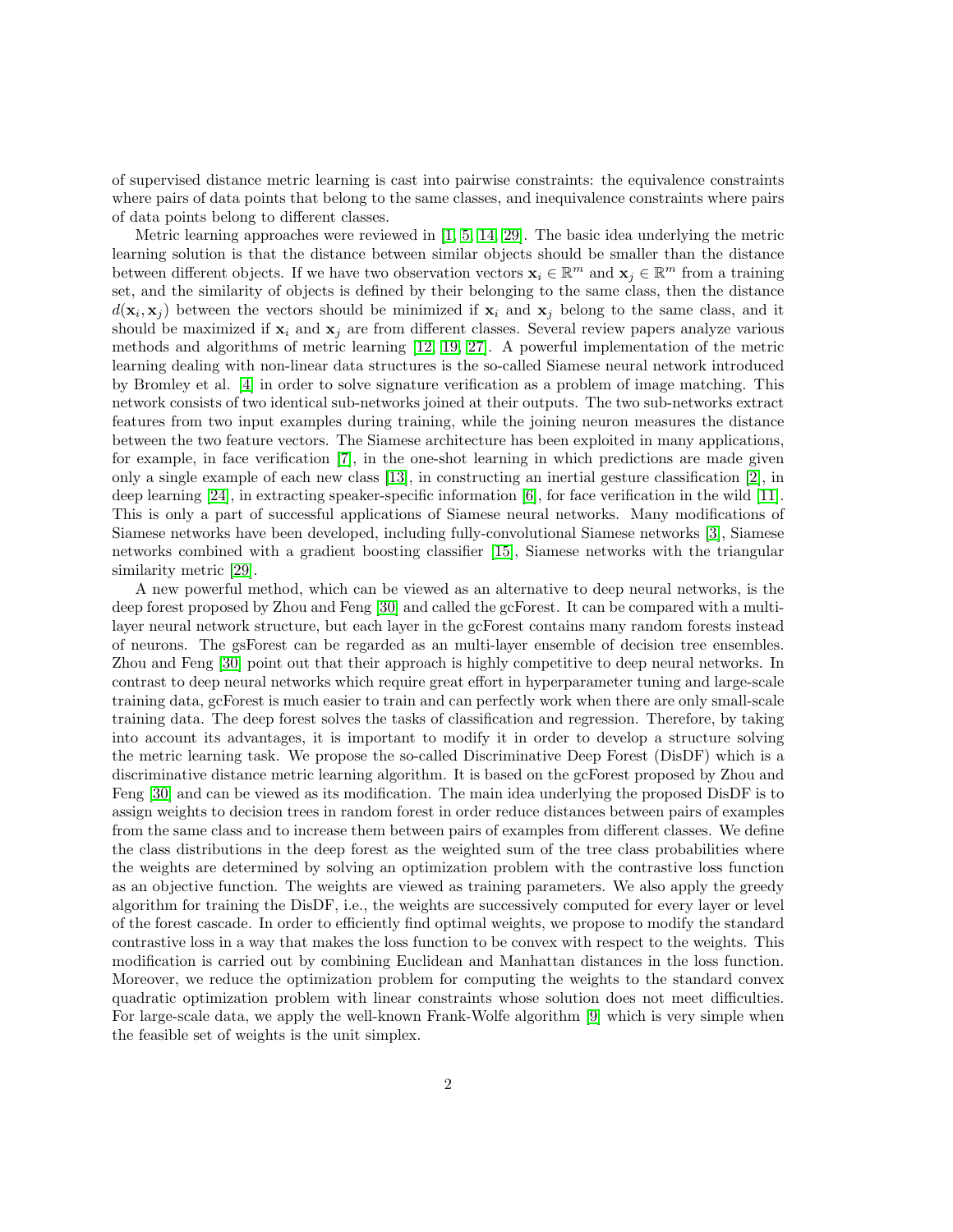

<span id="page-2-0"></span>Figure 1: The architecture of the cascade forest [\[30\]](#page-15-4)

The paper can be viewed as an extension of the results obtained by Utkin and Ryabinin [\[22\]](#page-14-8) where the Siamese Deep Forest has been proposed. The main difference of the presented paper from [\[22\]](#page-14-8) is that the case of the weakly supervised learning was used in the Siamese Deep Forest when there are no information about the class labels of individual training examples, but only information in the form of sets of semantically similar pairs is available. Now we study the case of the fully supervised learning when the class labels of individual training examples are known.

The paper is organized as follows. Section 2 gives a very short introduction into the gcForest proposed by Zhou and Feng [\[30\]](#page-15-4). The idea to assign weights to trees in random forests, which allows us to construct the DisDF, is considered in Section 3 in detail. Algorithms for training and testing the DisDF are considered in Section 4. Section 5 provides algorithms for dealing with large-scale training data. Numerical experiments with real data illustrating the proposed DisDF are given in Section 6. Concluding remarks are provided in Section 7.

# 2 Deep Forest

According to [\[30\]](#page-15-4), the gcForest generates a deep forest ensemble, with a cascade structure. Representation learning in deep neural networks mostly relies on the layer-by-layer processing of raw features. The gcForest representational learning ability can be further enhanced by the so-called multi-grained scanning. Each level of cascade structure receives feature information processed by its preceding level, and outputs its processing result to the next level. Moreover, each cascade level is an ensemble of decision tree forests. We do not consider in detail the Multi-Grained Scanning where sliding windows are used to scan the raw features because this part of the deep forest is the same in the DisDF. However, the most interesting component of the gcForest from the DisDF construction point of view is the cascade forest.

Given an instance, each forest produces an estimate of class distribution by counting the percentage of different classes of examples at the leaf node where the concerned instance falls into, and then averaging across all trees in the same forest. The class distribution forms a class vector, which is then concatenated with the original vector to be input to the next level of cascade. The usage of the class vector as a result of the random forest classification is very similar to the idea underlying the stacking method [\[25\]](#page-15-5). The stacking algorithm trains the first-level learners using the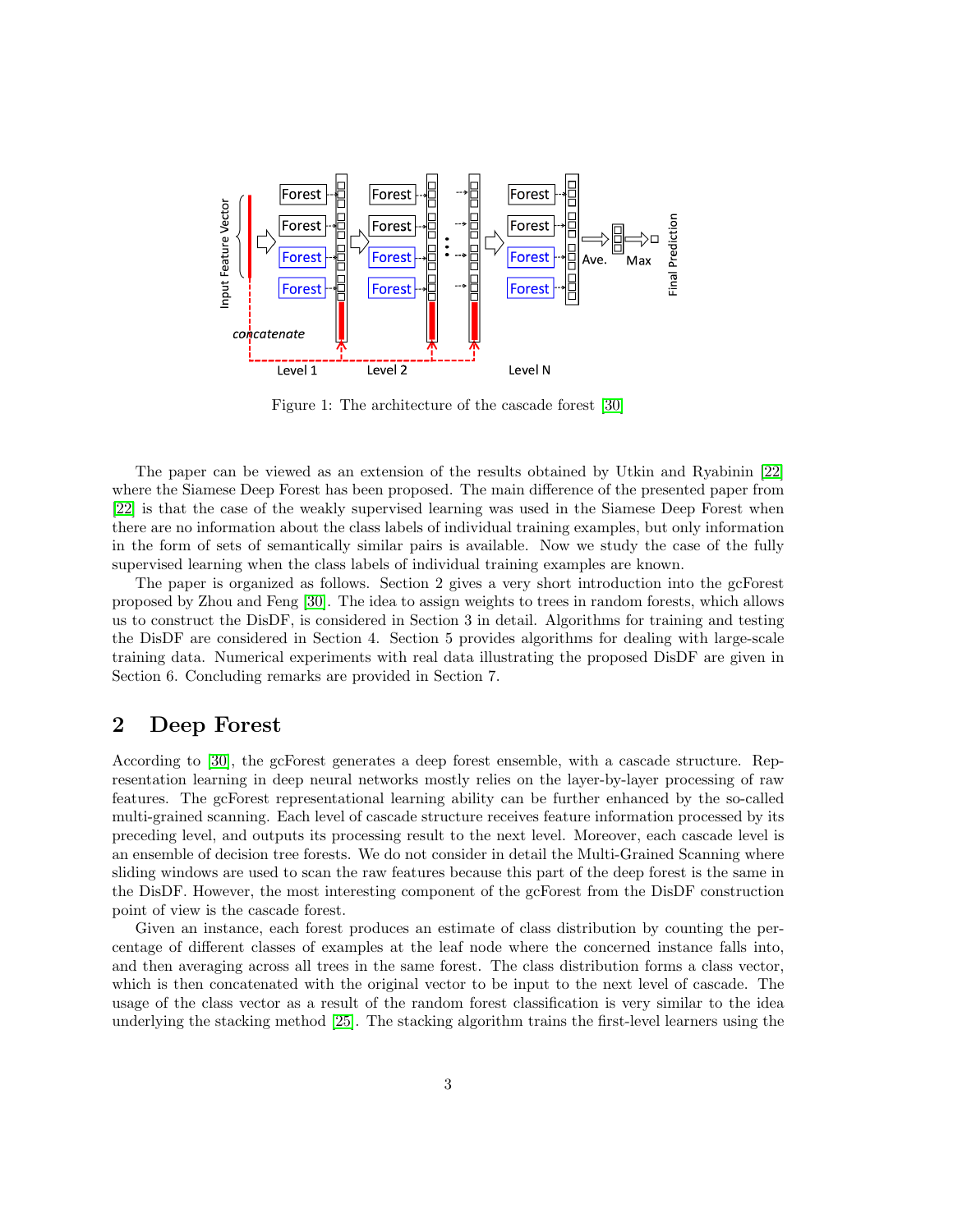original training data set. Then it generates a new data set for training the second-level learner (meta-learner) such that the outputs of the first-level learners are regarded as input features for the second-level learner while the original labels are still regarded as labels of the new training data. In fact, the class vectors in the gcForest can be viewed as the meta-learners. In contrast to the stacking algorithm, the gcForest simultaneously uses the original vector and the class vectors (meta-learners) at the next level of cascade by means of their concatenation. This implies that the feature vector is enlarged and enlarged after every cascade level. The architecture of the cascade proposed by Zhou and Feng [\[30\]](#page-15-4) is shown in Fig. [1.](#page-2-0) It can be seen from the figure that each level of the cascade consists of two different pairs of random forests which generate 3-dimensional class vectors concatenated each other and with the original input. After the last level, we have the feature representation of the input feature vector, which can be classified in order to get the final prediction. Zhou and Feng [\[30\]](#page-15-4) propose to use different forests at every level in order to provide the diversity which is an important requirement for the random forest construction.

#### 3 Weighted averages in forests

The DisDF aims to provide large distances between pairs of vectors belonging to the same class and small distances between vectors from different classes.

In order to achieve the above aim, we modify ideas provided by Xiong et al. [\[26\]](#page-15-6) and Dong et al. [\[8\]](#page-14-9). Xiong et al. [\[26\]](#page-15-6) considered an algorithm for solving the metric learning problem by means of the random forests. The proposed metric is able to implicitly adapt its distance function throughout the feature space. Dong et al. [\[8\]](#page-14-9) proposed a random forest metric learning algorithm which combines semi-multiple metrics with random forests to better separate the desired targets and background in detecting and identifying target pixels based on specific spectral signatures in hyperspectral image processing. A common idea underlying the metric learning algorithms in [\[8\]](#page-14-9) and [\[26\]](#page-15-6) is to define a distance measure between a pair of training elements  $x_i$  and  $x_j$  for a combination of trees as average of some special functions of the training elements. For example, if a random forest is a combination of T decision trees  $\{f_t(\mathbf{x}), t = 1, ..., T\}$ , then the distance measure is

<span id="page-3-0"></span>
$$
d(\mathbf{x}_i, \mathbf{x}_j) = T^{-1} \sum_{t=1}^T f_t(\psi(\mathbf{x}_i, \mathbf{x}_j)).
$$
\n(1)

Here  $\psi(\mathbf{x}_i, \mathbf{x}_j)$  is a function specifically defined in [\[8\]](#page-14-9) and [\[26\]](#page-15-6).

The idea of the distance measure [\(1\)](#page-3-0) produced by a random forest combined with the idea of probability distributions of classes for producing new augmented feature vectors after every level of the cascade forest proposed by Zhou and Feng [\[30\]](#page-15-4) can be a basis for the modification of the gcForest which produce a new feature representation for efficient metric learning. According to [\[30\]](#page-15-4), each forest of a cascade level produces an estimate of the class probability distribution by counting the percentage of different classes of training examples at a leaf node where the concerned instance falls into, and then averaging across all trees in the same forest. In contrast to this approach for computing the class probability distribution, we propose to define the class distribution as a weighted sum of the tree class probabilities. The weights can be viewed as training parameters. They are optimized in order to reduce distances between examples of the same class and to increase them between examples from different classes.

We apply the greedy algorithm for training the DisDF, i.e., we train separately every level starting from the first level such that every next level uses results of training obtained at the previous level.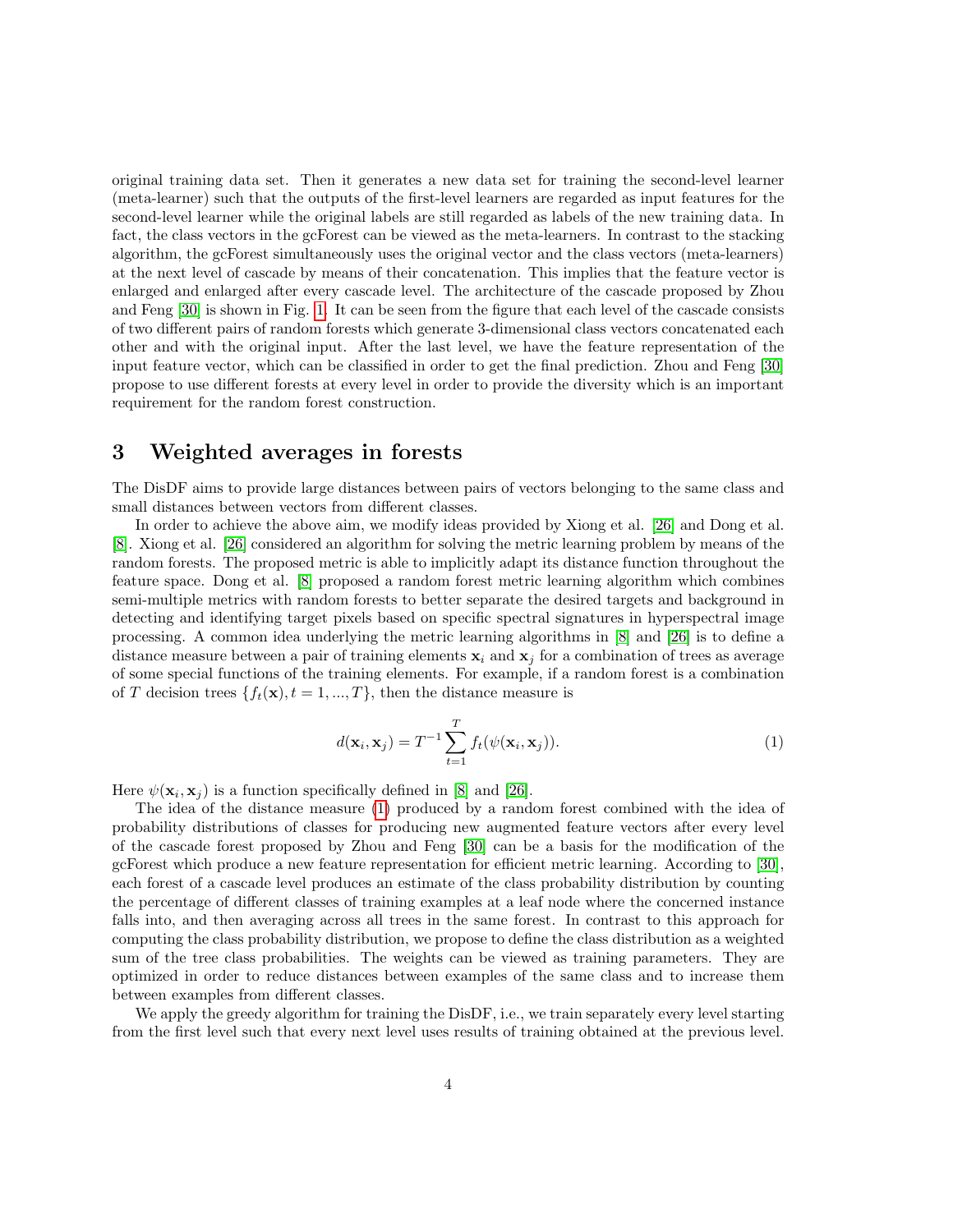Table 1: Notations for indices type index cascade level  $q = 1, ..., Q$ forest  $k = 1, ..., M_q$ tree  $t = 1, ..., T_{k,q}$  $_{\rm class}$ 

<span id="page-4-0"></span>Let us introduce notations for indices corresponding to different deep forest components. The indices and their sets of values are shown in Table [1.](#page-4-0) One can see from Table [1,](#page-4-0) that there are Q levels of the deep forest, every level contains  $M_q$  forests such that every forest consists of  $T_{k,q}$  trees. It is supposed that all training examples are divided into C classes.

Suppose we have trained trees in the DisDF. According to [\[30\]](#page-15-4), the class distribution forms a class vector which is then concatenated with the original vector to be input to the next level of cascade. Suppose an origin vector is  $\mathbf{x}_i$ , and the  $p_{i,c}^{(t,k,q)}$  is the probability of class c for  $\mathbf{x}_i$  produced by the t-th tree from the k-th forest at the cascade level q. Below we use the triple index  $(t, k, q)$  in order to indicate that the element belongs to the t-th tree from the k-th forest at the cascade level q. Following the results given in [\[30\]](#page-15-4), the element  $v_{i,c}^{(k,q)}$  of the class vector corresponding to class c and produced by the  $k$ -th forest in the gcForest is determined as

<span id="page-4-2"></span>
$$
v_{i,c}^{(k,q)} = T_{k,q}^{-1} \sum_{t=1}^{T_{k,q}} p_{i,c}^{(t,k,q)}.
$$
\n(2)

Denote the obtained class vector as  $\mathbf{v}_i^{(k,q)} = (v_{i,1}^{(k,q)},...,v_{i,C}^{(k,q)})$  and the concatenated  $M_q$  vectors  $\mathbf{v}_i^{(k,q)}$  as  $\mathbf{v}_i^{(q)}$ . Then the concatenated vector  $\mathbf{x}_i^{(1)}$  after the first level of the cascade is

$$
\mathbf{x}_{i}^{(1)} = \left(\mathbf{x}_{i}, \mathbf{v}_{i}^{(1,1)}, \dots, \mathbf{v}_{i}^{(M_{1},1)}\right) = \left(\mathbf{x}_{i}, \mathbf{v}_{i}^{(k,1)}, k = 1, ..., M_{1}\right) = \left(\mathbf{x}_{i}, \mathbf{v}_{i}^{(1)}\right).
$$

It is composed of the original vector  $x_i$  and  $M_1$  class vectors obtained from  $M_1$  forests at the first level. In the same way, we can write the concatenated vector  $\mathbf{x}_i^{(q)}$  after the q-th level of the cascade as

$$
\mathbf{x}_{i}^{(q)} = (\mathbf{x}_{i}^{(q-1)}, \mathbf{v}_{i}^{(1,q)}, \dots, \mathbf{v}_{i}^{(M_q, q)})
$$
  
= (\mathbf{x}\_{i}^{(q-1)}, \mathbf{v}\_{i}^{(k,q)}, k = 1, \dots, M\_q) = (\mathbf{x}\_{i}^{(q-1)}, \mathbf{v}\_{i}^{(q)}) . (3)

Below we omit the index  $q$  in order to reduce the number of indices because all derivations will concern only level q, where q may be arbitrary from 1 to  $Q$ .

The vector  $\mathbf{x}_i$  in [\(3\)](#page-4-1) is derived in accordance with the gcForest algorithm [\[30\]](#page-15-4) by using [\(2\)](#page-4-2). We propose to change the method for computing elements  $v_{i,c}^{(k)}$  of the class vector in the DisDF, namely, the averaging  $(2)$  is replaced with the weighted sum of the form:

<span id="page-4-3"></span><span id="page-4-1"></span>
$$
v_{i,c}^{(k)} = \sum_{t=1}^{T_k} p_{i,c}^{(t,k)} w^{(t,k)}.
$$
\n(4)

Here  $w^{(t,k)}$  is a weight for combining the class probabilities of the t-th tree from the k-th forest. An illustration of the weighted averaging is shown in Fig. [2,](#page-5-0) where we partly modify a picture from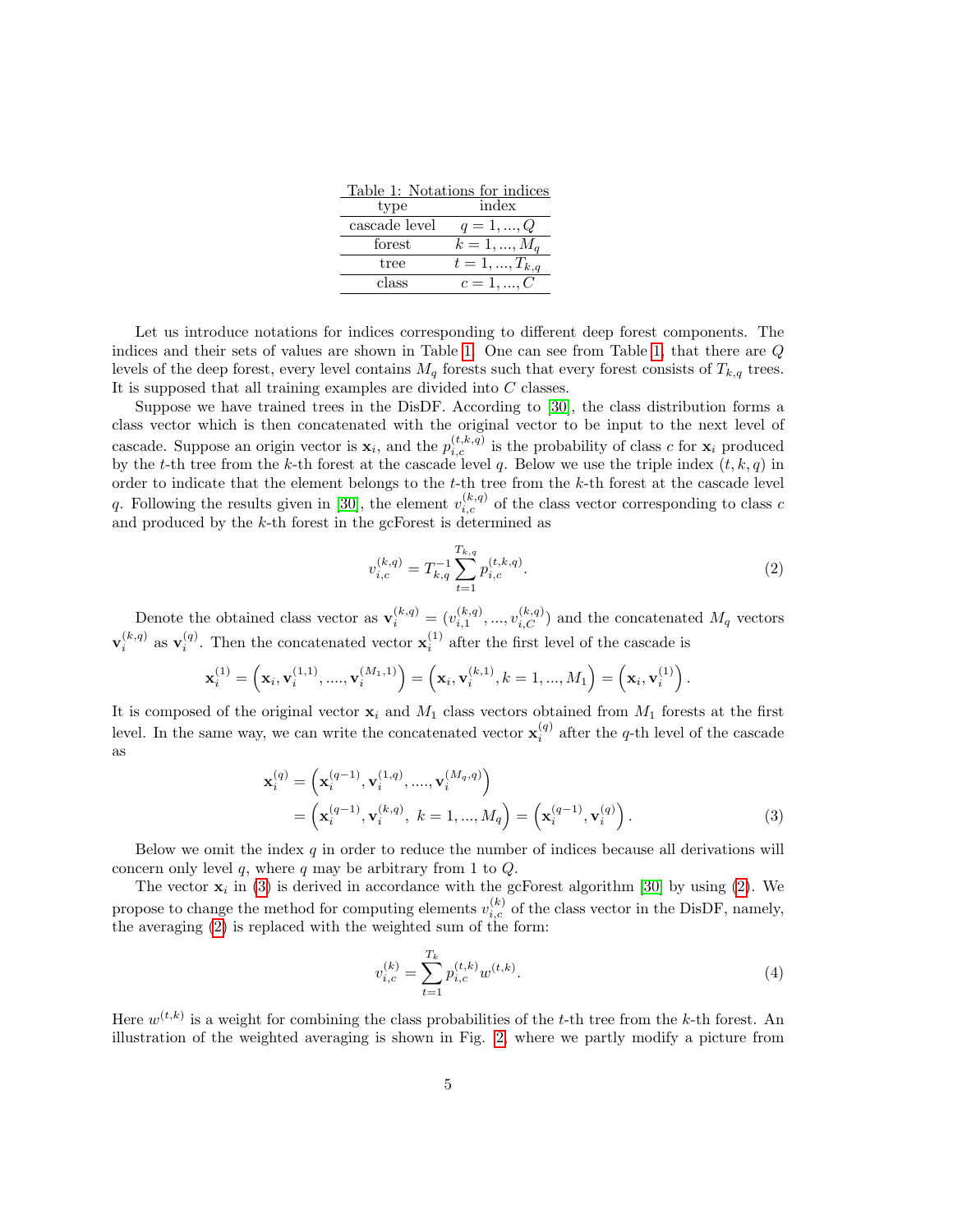

Figure 2: An illustration of the class vector generation taking into account the weights

[\[30\]](#page-15-4) (the left part is copied from [\[30,](#page-15-4) Fig. 2]) in order to show how elements of the class vector are derived as a simple weighted sum. One can see from Fig. [2](#page-5-0) that three-class distribution is estimated by counting the percentage of different classes of a new training example  $x_i$  at the leaf node where the concerned example  $\mathbf{x}_i$  falls into. Then the class vector of  $\mathbf{x}_i$  is computed as the weighted average. It is important to note that we weigh trees belonging to one of the forests, but we do not weigh classes, i.e., the weights do not depend on the class c. Moreover, the weights characterize trees, but not training elements. One can also see from Fig. [2](#page-5-0) that the augmented features  $v_{i,c}^{(k)}$ ,  $c = 1, ..., C$ , corresponding to the q-th forest are obtained as weighted sums, i.e., there hold

<span id="page-5-0"></span>
$$
\begin{aligned} v_{i,1}^{(k)} &= 0.4w^{(1,k)} + 0.2w^{(2,k)} + 1.0w^{(3,k)},\\ v_{i,2}^{(k)} &= 0.4w^{(1,k)} + 0.5w^{(2,k)} + 0.0w^{(3,k)},\\ v_{i,3}^{(k)} &= 0.2w^{(1,k)} + 0.3w^{(2,k)} + 0.0w^{(3,k)}. \end{aligned}
$$

The weights are restricted by the following obvious condition:

<span id="page-5-1"></span>
$$
\sum_{t=1}^{T_k} w^{(t,k)} = 1, \ w^{(t,k)} \ge 0, \ t = 1, ..., T_k.
$$
\n(5)

So, we have the weighted averages for every forest, and the weights are trained parameters which are optimized in order to decrease the distance between objects from the same class and to increase the distance between objects from different classes. Therefore, the next task is to develop an algorithm for training the DisDF, in particular, for computing the weights for every forest and for every cascade level.

# 4 The DisDF training and testing

In this section, we consider how to efficiently compute the weights in the DisDF. The main difficulty in solving this task is to choose a proper loss function which allows us to implement efficient computations. We overcome the difficulty by modifying the well-known contrastive loss function. The proposed modification gives us a convex loss function with respect to weights.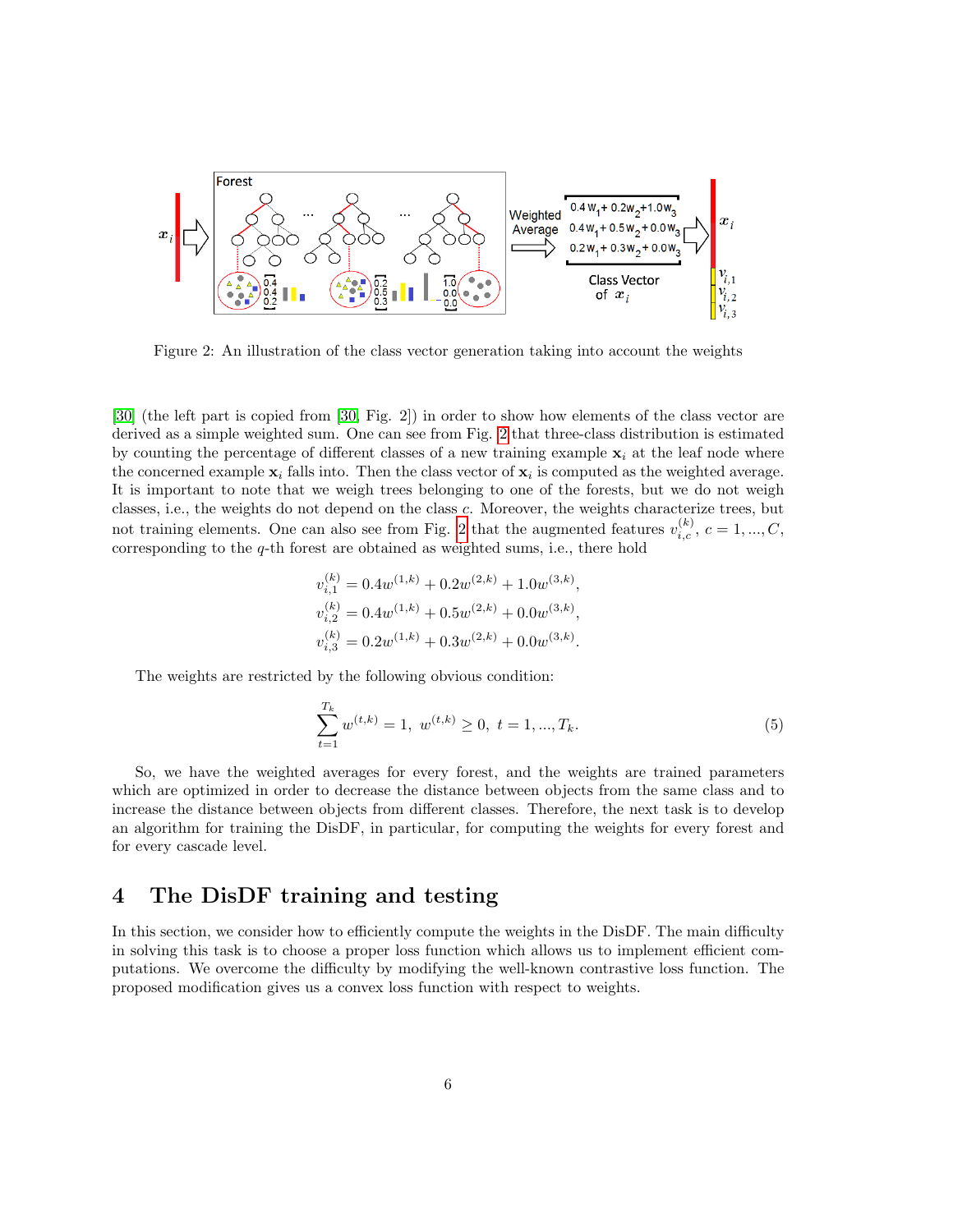Before considering the DisDF training, we introduce the following notation:

$$
P_{ij}^{(t,k)} = \sum_{c=1}^{C} \left( p_{i,c}^{(t,k)} - p_{j,c}^{(t,k)} \right)^2,
$$
  
\n
$$
Q_{ij}^{(t,k)} = \sum_{c=1}^{C} \left| p_{i,c}^{(t,k)} - p_{j,c}^{(t,k)} \right|,
$$
  
\n
$$
\pi^{(k,t)} = \sum_{i,j} (1 - z_{ij}) P_{ij}^{(t,k)},
$$

$$
\mathbf{P}_{ij}^{(k)} = \left(P_{ij}^{(t,k)}, t = 1, ..., T_k\right), \ \mathbf{P}_{ij} = \left(\mathbf{P}_{ij}^{(k)}, k = 1, ..., M\right),
$$

$$
\mathbf{Q}_{ij}^{(k)} = \left(Q_{ij}^{(t,k)}, t = 1, ..., T_k\right), \ \mathbf{Q}_{ij} = \left(\mathbf{Q}_{ij}^{(k)}, k = 1, ..., M\right),
$$

$$
\mathbf{w}^{(k)} = \left(w^{(t,k)}, t = 1, ..., T_k\right), \ \mathbf{w} = \left(\mathbf{w}^{(k)}, k = 1, ..., M\right),
$$

$$
\left(\mathbf{w}^{(k)}\right)^2 = \left(\left(w^{(t,k)}\right)^2, t = 1, ..., T_k\right), \mathbf{w}^2 = \left(\left(\mathbf{w}^{(k)}\right)^2, k = 1, ..., M\right),
$$

$$
\pi^{(k)} = \left(\pi^{(t,k)}, t = 1, ..., T_k\right), \ \pi = \left(\pi^{(k)}, k = 1, ..., M\right).
$$

Vectors  $P_{ij}$ ,  $Q_{ij}$ , w, w<sup>2</sup>,  $\pi$  have the same length  $\sum_{k=1}^{M} T_k$ , and they are produced as the concatenation of  $M$  vectors characterizing the forests, for example, the vector  $\bf{w}$  is the concatenation of vectors  $\mathbf{w}^{(k)} = (w^{(1,k)}, ..., w^{(T_k,k)}), k = 1, ..., M$ . If a pair of examples  $(\mathbf{x}_i, \mathbf{x}_j)$  belongs to the same class, then we assume that  $z_{ij} = 0$ , otherwise  $z_{ij} = 1$ .

We apply the greedy algorithm for training the DisDF, namely, we train separately every level starting from the first level such that every next level uses results of training at the previous level. The training process at every level consists of two steps. The first step aims to train all trees by applying all training examples. This step totally coincides with the training algorithm of the original gcForest proposed by Zhou and Feng [\[30\]](#page-15-4).

The second step is to train the DisDF in order to get the weights  $w^{(t,k)}$ ,  $t = 1, ..., T_k$ . This can be done by minimizing the following objective function over M unit (probability) simplices in  $\mathbb{R}^{T_k}$ denoted as  $\Delta_k$ , i.e., over non-negative vectors  $\mathbf{w}^{(k)}$ ,  $k = 1, ..., M$ , that sum up to one:

$$
\min_{\mathbf{w}} J_q(\mathbf{w}) = \min_{\mathbf{w}} \sum_{i,j} l(\mathbf{x}_i, \mathbf{x}_j, y_i, y_j, \mathbf{w}) + \lambda R(\mathbf{w}).
$$
\n(6)

Here l is the loss function,  $R(\mathbf{w})$  is a regularization term,  $\lambda$  is a hyper-parameter which controls the strength of the regularization. We define the regularization term as

<span id="page-6-0"></span>
$$
R(\mathbf{w}) = \|\mathbf{w}\|^2.
$$

One of the most popular loss functions in metric learning is the contrastive loss which can be written in terms of the considered problem as follows:

$$
l(\mathbf{x}_i, \mathbf{x}_j, y_i, y_j, \mathbf{w}) = ((1 - z_{ij})d(\mathbf{x}_i, \mathbf{x}_j) + z_{ij} \max(0, \tau - d(\mathbf{x}_i, \mathbf{x}_j))).
$$
\n(7)

Here  $\tau$  is the tuning parameter. It can be seen from the above expression that the first term of the sum corresponds to the reduction of distances between points of the same class, and the second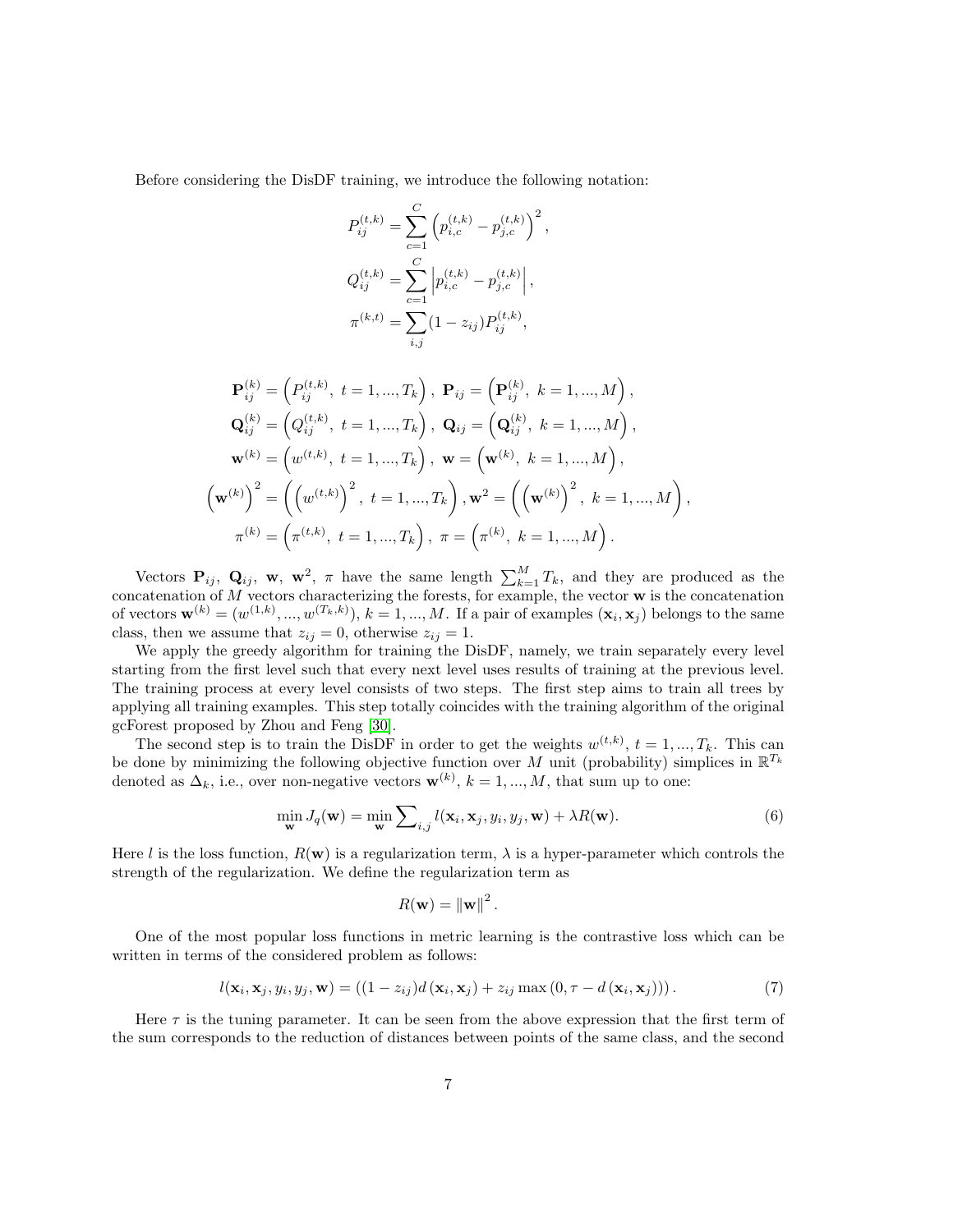term increases the distances between points from different classes. We aim to find the minimum of the function with respect to  $\bf{w}$  in order to find an optimal vector of weights which fulfills the above properties of examples from the same and from different classes. Moreover, we aim to get the convex function  $J_q(\mathbf{w})$  with respect to **w** satisfying [\(5\)](#page-5-1) in order to simplify the solution of the optimization problem.

Since the weights **w** impact on values of augmented parts of vectors  $x_i$ , then we define the distances between these parts of vectors without taking into account the concatenated original vectors. Let us denote the distance between two vectors  $\mathbf{v}_i^{(k)}$  and  $\mathbf{v}_j^{(k)}$  as  $d\left(\mathbf{v}_i^{(k)}, \mathbf{v}_j^{(k)}\right)$ . Then the  $k$ -th forest at level  $q$  produces the following Euclidean distance:

$$
d\left(\mathbf{v}_{i}^{(k)}, \mathbf{v}_{j}^{(k)}\right) = \sum_{c=1}^{C} \left(v_{i,c}(k) - v_{j,c}(k)\right)^{2}
$$
  
= 
$$
\sum_{c=1}^{C} \sum_{t=1}^{T_{k}} \left(p_{i,c}^{(t,k)} - p_{j,c}^{(t,k)}\right)^{2} \left(w^{(t,k)}\right)^{2}
$$
  
= 
$$
\sum_{t=1}^{T_{k}} P_{ij}^{(t,k)} \left(w^{(t,k)}\right)^{2}.
$$

Taking into account all M forests at level q, we can write the total distance between  $v_i$  and  $v_j$ without original vectors as:

<span id="page-7-0"></span>
$$
d\left(\mathbf{v}_i, \mathbf{v}_j\right) = \sum_{k=1}^M \sum_{t=1}^{T_k} P_{ij}^{(t,k)} \left(w^{(t,k)}\right)^2 = \left\langle \mathbf{P}_{ij}, \mathbf{w}^2 \right\rangle. \tag{8}
$$

Here  $\langle \cdot, \cdot \rangle$  is the dot product of two vectors. The function [\(8\)](#page-7-0) is convex with respect to  $w^{(t,k)}$ . Unfortunately, the second term in [\(7\)](#page-6-0) as a function of w is non-convex. In order to overcome this difficulty, we modify the contrastive loss and reformulate the distance metric in the second term as follows:

$$
d_1(\mathbf{v}_i, \mathbf{v}_j) = \|\mathbf{v}_i - \mathbf{v}_j\|_1 = \sum_{k=1}^M \sum_{t=1}^{T_k} Q_{ij}^{(t,k)} w^{(t,k)} = \langle \mathbf{Q}_{ij}, \mathbf{w} \rangle.
$$

The Manhattan distance is used instead of the Euclidean distance. We do not need to consider the absolute values of  $w^{(t,k)}$  because the weights are restricted by condition [\(5\)](#page-5-1) such that their values are non-negative. Moreover, we rewrite the second term in the following form:

<span id="page-7-1"></span>
$$
z_{ij}\left(\max\left(0,\tau-d_1\left(\mathbf{v}_i,\mathbf{v}_j\right)\right)\right)^2.
$$

The above function is convex in the interval [0, 1] of  $w^{(t,k)}$ . Then the objective function  $J_q(\mathbf{w})$ as a sum of the convex functions is convex with respect to weights. Finally, we write the function  $J_q(\mathbf{w})$  as

$$
J_q(\mathbf{w}) = \min_{\mathbf{w}} \sum_{i,j} (1 - z_{ij}) \langle \mathbf{P}_{ij}, \mathbf{w}^2 \rangle
$$
  
+ 
$$
\sum_{i,j} z_{ij} (\max (0, \tau - \langle \mathbf{Q}_{ij}, \mathbf{w} \rangle))^2 + \lambda ||\mathbf{w}||^2.
$$
 (9)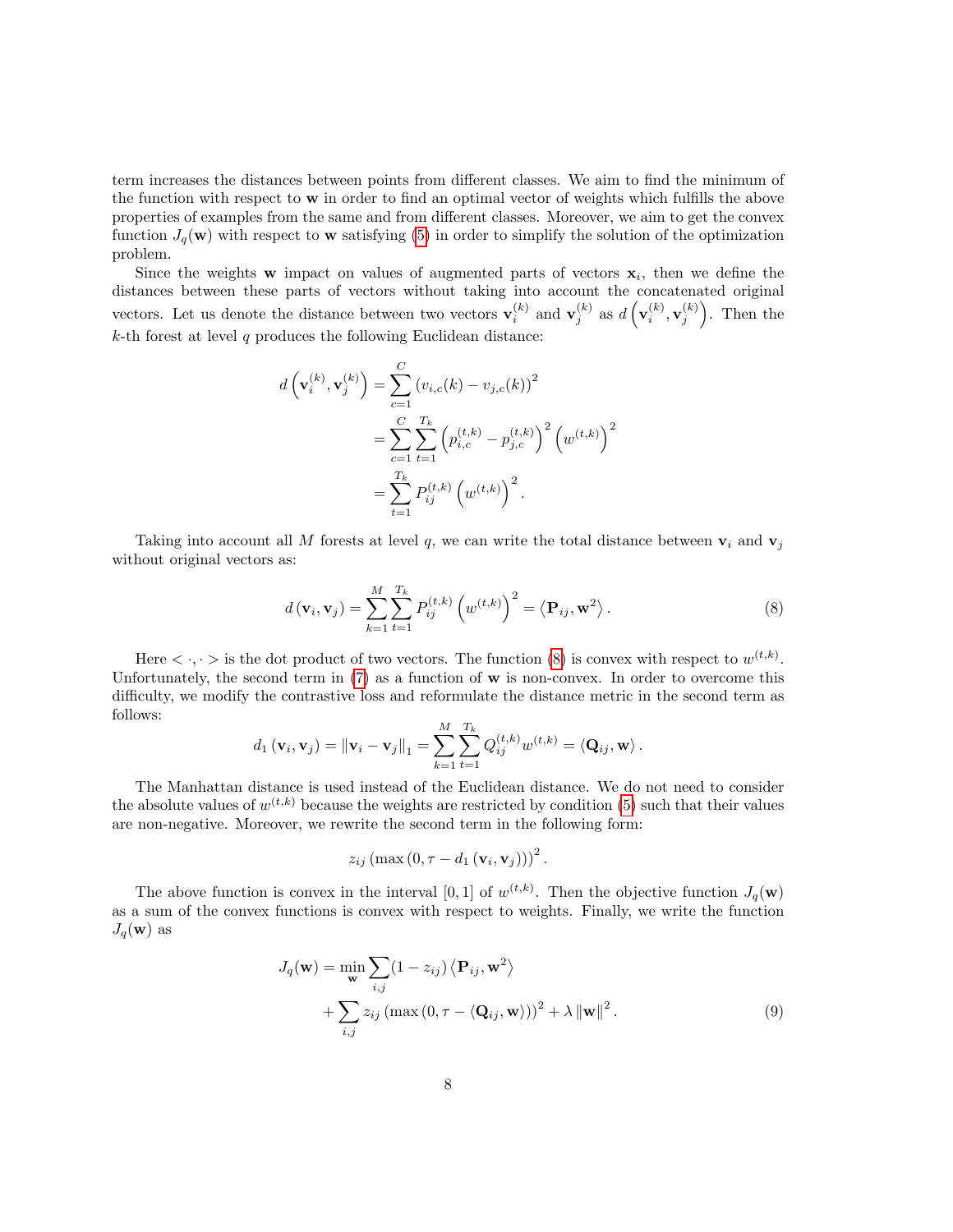Let us introduce new variables

<span id="page-8-0"></span>
$$
\alpha_{ij} = \max(0, \tau - \langle \mathbf{Q}_{ij}, \mathbf{w} \rangle).
$$

Then we can rewrite the optimization problem as

<span id="page-8-1"></span>
$$
J_q(\mathbf{w}) = \min_{\alpha_{ij}, \mathbf{w}} \left( \langle \pi, \mathbf{w}^2 \rangle + \sum_{i,j} z_{ij} \alpha_{ij}^2 + \lambda \left\| \mathbf{w} \right\|^2 \right), \tag{10}
$$

subject to [\(5\)](#page-5-1) and

$$
\alpha_{ij} \ge \tau - \langle \mathbf{Q}_{ij}, \mathbf{w} \rangle, \quad \alpha_{ij} \ge 0, \quad \forall i, j. \tag{11}
$$

This is a standard quadratic optimization problem with linear constraints and with  $M \cdot T_k$ variables  $w^{(t,k)}$  and  $n \cdot (n-1)/2$  variables  $\alpha_{ij}$ .

Let us prove that the problem can be decomposed into  $M$  quadratic optimization problems in accordance with forests, i.e., every optimization problem can be solved for every forest separately. Let us return to the problem [\(9\)](#page-7-1). The first term in the objective function can be rewritten as

$$
\sum_{i,j} (1 - z_{ij}) \langle \mathbf{P}_{ij}, \mathbf{w}^2 \rangle = \sum_{k=1}^M \left[ \sum_{i,j} (1 - z_{ij}) \sum_{t=1}^{T_k} P_{ij}^{(t,k)} \left( w^{(t,k)} \right)^2 \right].
$$

Since constraints [\(5\)](#page-5-1) for  $w^{(t,k_0)}$  and  $w^{(t,k_1)}$  do not intersect each other by  $k_0 \neq k_1$ , i.e., they consist of different weights, then we can separately consider  $M$  optimization problems for every  $k$ .

Let us consider the second term in [\(9\)](#page-7-1) and rewrite it as follows:

$$
\sum_{i,j} z_{ij} (\max(0, \tau - \langle \mathbf{Q}_{ij}, \mathbf{w} \rangle))^2
$$
  
= 
$$
\sum_{i,j} z_{ij} \left( \max \left( 0, \sum_{k=1}^M \left[ \tau_k - \sum_{t=1}^{T_k} Q_{ij}^{(t,k)} \left( w^{(t,k)} \right) \right] \right) \right)^2.
$$

Here  $\sum_{k=1}^{M} \tau_k = \tau$ . In order to minimize  $J_q(\mathbf{w})$ , we need to maximize  $\tau_k - \sum_{t=1}^{T_k} Q_{ij}^{(t,k)} (w^{(t,k)})$ . But its maximizing does not depend on k because the corresponding constraints [\(5\)](#page-5-1) for  $w^{(t,k_0)}$  and  $w^{(t,k_1)}$  do not intersect each other. Since  $\tau$  as well as  $\tau_k$  are tuning parameters, then we can tune  $\tau_k$  for every  $k = 1, ..., M$ , separately. Then we can write

<span id="page-8-2"></span>
$$
\sum_{i,j} z_{ij} \left( \max \left( 0, \left[ \tau_{k_0} + A - \sum_{t=1}^{T_k} Q_{ij}^{(t,k)} w^{(t,k)} \right] \right) \right)^2.
$$

Here A is a term which does not depend on  $w^{(t,k)}$ , but, of course, it depends on other weights from the vector  $\mathbf{w}^{(k)}$ . In fact, we have the parameter  $\tau_k = \tau_{k_0} + A$  for tuning. So, we can separately solve the problems for every forest. Then  $(10)-(11)$  $(10)-(11)$  $(10)-(11)$  can be rewritten for every forest as follows:

$$
J_q(\mathbf{w}^{(k)}) = \min_{\alpha_{ij}, \mathbf{w}^{(k)}} \left( \left\langle \pi^{(k)}, \left( \mathbf{w}^{(k)} \right)^2 \right\rangle + \sum_{i,j} z_{ij} \alpha_{ij}^2 + \lambda \left\| \mathbf{w}^{(k)} \right\|^2 \right),\tag{12}
$$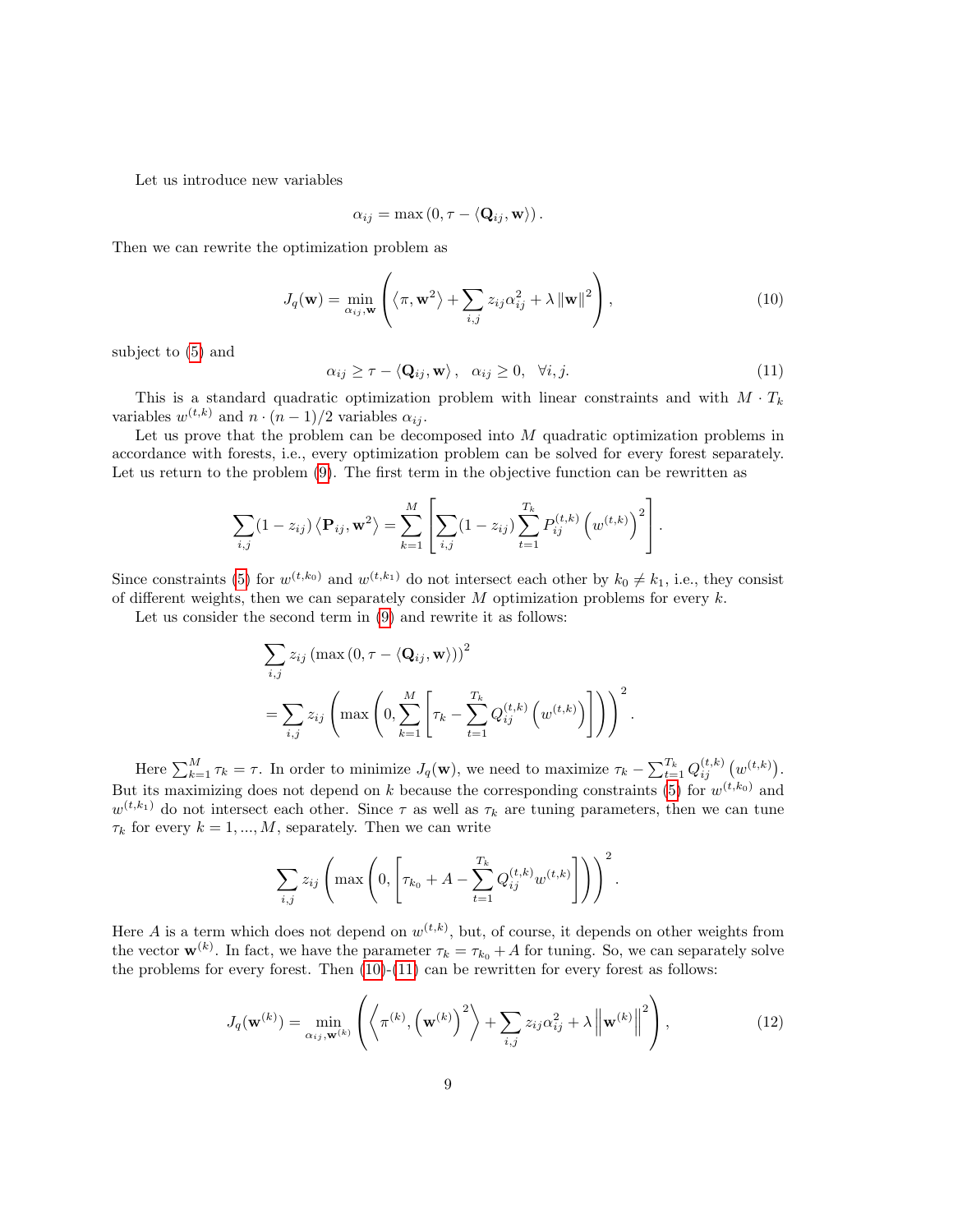subject to [\(5\)](#page-5-1) and

<span id="page-9-1"></span>
$$
\alpha_{ij} \ge \tau - \left\langle \mathbf{Q}_{ij}^{(k)}, \mathbf{w}^{(k)} \right\rangle, \quad \alpha_{ij} \ge 0, \quad \forall i, j.
$$
 (13)

In sum, we can write a general algorithm for training the DisDF (see Algorithm [1\)](#page-9-0). Its complexity mainly depends on the number of levels. Having the trained DisDF, we can classify a new example x. By using the trained decision trees and the weights  $w$ , the vector  $x$  is augmented at each level. Finally, we get the vector  $\bf{v}$  of augmented features after the  $Q$ -th level of the forest cascade corresponding to original example x.

The class of the example **x** is defined by the sum of the c-th elements of vectors  $\mathbf{v}^{(1,Q)},...,\mathbf{v}^{(M_Q,Q)}$ . The example **x** belongs to the class c, if the sum of the c-th elements  $v_c^{(1,Q)} + ... + v_c^{(M_Q,Q)}$  is maximal.

Algorithm 1 A general algorithm for training the DDF

<span id="page-9-0"></span>**Require:** Training set  $S = \{(\mathbf{x}_i, y_i), i = 1, ..., n\}, \mathbf{x}_i \in \mathbb{R}^m, y_i \in \{1, ..., C\}$ ; number of levels Q **Ensure:** w for every  $q = 1, ..., Q$ 

1: for  $q = 1, q \leq Q$  do

2: Train all trees at the  $q$ -th level in accordance with the gcForest algorithm [\[30\]](#page-15-4)

3: for  $k = 1, k \leq M_q$  do

- 4: Compute the weights  $\mathbf{w}^{(k)}$  by solving the k-th quadratic optimization problem with the objective function [\(12\)](#page-8-2) and constraints [\(5\)](#page-5-1) and [\(13\)](#page-9-1)
- 5: end for
- 6: Concatenate  $\mathbf{w}^{(k)}$ ,  $k = 1, ..., M_q$ , to get w
- 7: For every  $\mathbf{x}_i$ , compute  $\mathbf{v}_i^{(k)}$  by using [\(4\)](#page-4-3),  $k = 1, ..., M_q$ , and  $\mathbf{v}_i$
- 8: For every  $\mathbf{x}_i$ , form the concatenated vector  $\mathbf{x}_i^{(q)}$  for the next level by using [\(3\)](#page-4-1)

9: end for

#### 5 Large-scale data

The main difficulty in solving the problem  $(12)-(13)$  $(12)-(13)$  $(12)-(13)$  is that the number of variables as well as the number of constraints may be extremely large because we need to enumerate all pairs of training data. Therefore, we simplify the algorithm by using the well-known Frank-Wolfe algorithm [\[9\]](#page-14-7). It is represented as Algorithm [2.](#page-10-0)

Denote

$$
S_{ij} = \tau - \left\langle \mathbf{Q}_{ij}^{(k)}, \mathbf{w}^{(k)} \right\rangle.
$$

The gradient of the function  $J_q(\mathbf{w}^{(k)})$  with respect to the variable  $w^{(k,t)}$  is

$$
\nabla_{w^{(k,t)}} J_q(\mathbf{w}^{(k)}) = 2w^{(k,t)} \left[ \lambda + \sum_{i,j} (1 - z_{ij}) P_{ij}^{(k,t)} \right] - 2 \sum_{i,j} z_{ij} \cdot \left\{ \begin{array}{c} 0, & S_{ij} \le 0, \\ S_{ij}^2 \cdot Q_{ij}^{(k,t)}, & S_{ij} > 0. \end{array} \right)
$$
(14)

It should be noted that the linear problem in Algorithm [2](#page-10-0) can be solved by looking for the solution among  $T_k$  vertices of the unit simplex  $\Delta_k$ . The vertices are of the form:

<span id="page-9-2"></span>
$$
\mathbf{g} = (0, ..., 0, 1, 0, ..., 0).
$$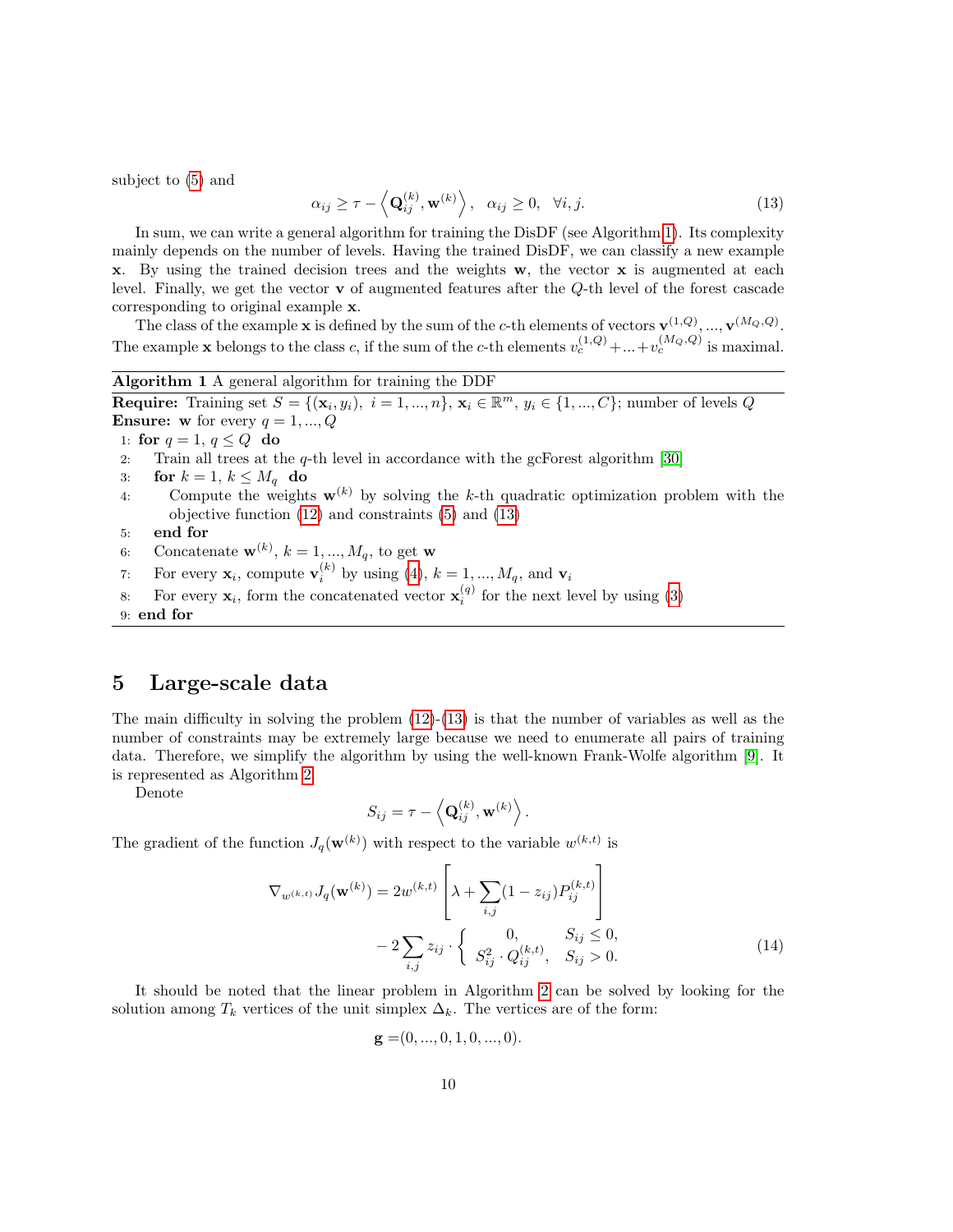<span id="page-10-0"></span>Require:  $\mathbf{P}_{ij}^{(k)},\mathbf{Q}_{ij}^{(k)},$   $z_{ij},$   $\lambda$ ,  $\tau;$  number of iterations  $S$ Ensure:  $w^{(k)}$ 

1: Initialize  $\mathbf{w}_0 \in \Delta_k$ ,  $\Delta_k$  is the unit simplex having  $T_k$  vertices

- 2: for  $s = 0, s \leq S 1$  do
- 3: Compute the gradient  $f(\mathbf{w}_s) = \nabla_{\mathbf{w}^{(k)}} J_q(\mathbf{w}_s)$
- 4: Solve the linear problem  $\mathbf{g}_s \leftarrow \arg \min_{\mathbf{g} \in \Delta_k} \langle \mathbf{g}, f(\mathbf{w}_s) \rangle, \mathbf{g} \in \mathbb{R}^{T_k}$  is the vector of optimization variables
- 5: Compute  $\gamma_s \leftarrow 2/(s+2)$
- 6: Update  $\mathbf{w}_{s+1} \leftarrow \mathbf{w}_s + \gamma_s (\mathbf{g}_s \mathbf{w}_s)$
- 7: end for
- 8:  $\mathbf{w}^{(k)} \leftarrow \mathbf{w}_{s+1}$

Hence, we have to look for smallest value of  $f(\mathbf{w}_s)$  by  $t = 1, ..., T_k$ . In other words, we compute  $\nabla_{\mathbf{w}^{(k)}} J_q(\mathbf{w}^{(k)})$  for different t. Then  $\mathbf{g}_s$  consists of  $T_k - 1$  zero elements and the unit element whose index  $t_0$  coincides with the index of the smallest value of  $f(\mathbf{w}_s)$ .

So, we have obtained a very simple algorithm for solving the problem  $(12)-(13)$  $(12)-(13)$  $(12)-(13)$ . Its simplicity is due to simple constraints for the weights  $w^{(k,t)}$ . The modified Frank-Wolfe algorithm is represented as Algorithm [3.](#page-10-1)

Algorithm 3 The modified Frank-Wolfe algorithm

<span id="page-10-1"></span>Require:  $\mathbf{P}_{ij}^{(k)},\mathbf{Q}_{ij}^{(k)},$   $z_{ij},$   $\lambda$ ,  $\tau;$  number of iterations  $S$ Ensure:  $\mathbf{w}^{(k)}$ 1: Initialize  $\mathbf{w}_0 \in \Delta_k$ ,  $\Delta_k$  is the unit simplex having  $T_k$  vertices 2: for  $s = 0, s \leq S - 1$  do 3: Compute  $\nabla_{w^{(k,t)}} J_q(\mathbf{w}^{(k)})$  for every  $t = 1, ..., T_k$  by using [\(14\)](#page-9-2) 4: Compute  $t_0 \leftarrow \arg \min_{t=1,...,T_k} \nabla_{w^{(k,t)}} J_q(\mathbf{w}^{(k)})$ 5:  $\mathbf{g}_s \leftarrow (0, ..., 0, 1_{t_0}, 0, ..., 0)$ 6: Compute  $\gamma_s \leftarrow 2/(s+2)$ 7: Update  $\mathbf{w}_{s+1} \leftarrow \mathbf{w}_s + \gamma_s (\mathbf{g}_s - \mathbf{w}_s)$ 8: end for 9:  $\mathbf{w}^{(k)} \leftarrow \mathbf{w}_{s+1}$ 

#### 6 Numerical experiments

We compare the DisDF with the gcForest. The DisDF has the same cascade structure as the standard gcForest described in [\[30\]](#page-15-4). Each level (layer) of the cascade structure consists of 2 complete-random tree forests and 2 random forests. Three-fold cross-validation is used for the class vector generation. The number of cascade levels is automatically determined.

We modify a software in Python implementing the gcForest and available at https://github.com/leopiney/deep-forest to implement the procedure for computing optimal weights and weighted averages  $v_{i,c}^{(k)}$ . Accuracy measure A used in numerical experiments is the proportion of correctly classified cases on a sample of data. To evaluate the average accuracy, we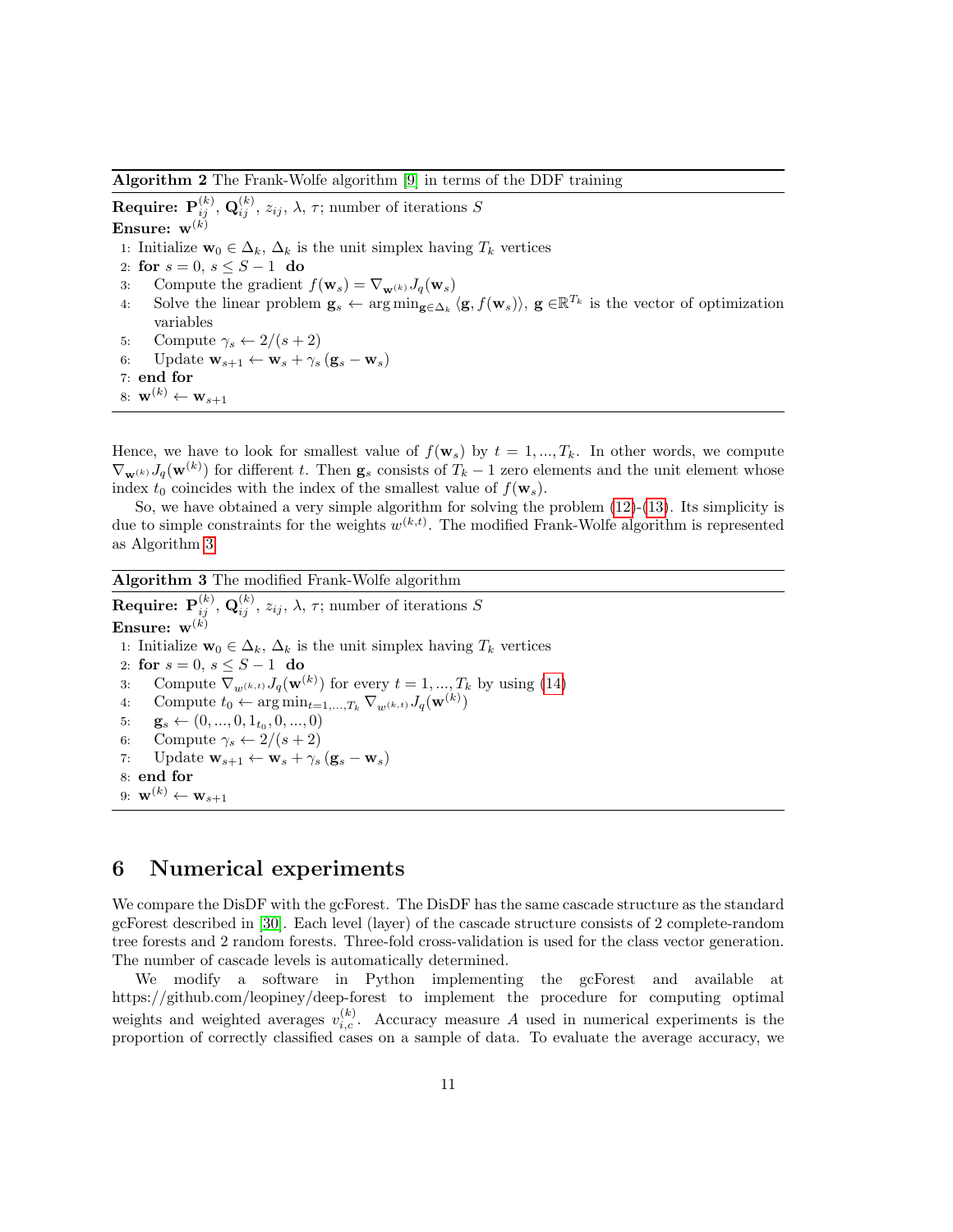<span id="page-11-0"></span>Table 2: The DisDF accuracy for the Parkinsons data set by different  $N$  and  $T$  in every forest

|     | 100   |       | 400   |       | 700  |       | 1000 |       |
|-----|-------|-------|-------|-------|------|-------|------|-------|
|     | gcF   | DisDF | gcF   | DisDF | gcF  | DisDF | gcF  | DisDF |
| 50  | 0.80  | 0.84  | 0.85  | 0.87  | 0.84 | 0.84  | 0.79 | 0.80  |
| 80  | 0.815 | 0.87  | 0.875 | 0.90  | 0.85 | 0.875 | 0.80 | 0.85  |
| 100 | 0.833 | 0.86  | 0.88  | 0.92  | 0.86 | 0.88  | 0.83 | 0.90  |
| 120 | 0.84  | 0.883 | 0.92  | 0.95  | 0.92 | 0.95  | 0.92 | 0.95  |

perform a cross-validation with 100 repetitions, where in each run, we randomly select  $N$  training data and  $N_{\text{test}} = 2N/3$  test data.

First, we compare the DisDF with the gcForest by using some public data sets from UCI Machine Learning Repository [\[17\]](#page-14-10): the Ecoli data set (336 instances, 8 features, 8 classes), the Parkinsons data set (197 instances, 23 features, 2 classes), the Ionosphere data set (351 instances, 34 features, 2 classes). A more detailed information about the data sets can be found from, respectively, the data resources. Different values for the regularization hyper-parameter  $\lambda$  have been tested, choosing those leading to the best results. In order to investigate how the number of decision trees impact on the classification accuracy, we study the DisDF as well as gcForest by different number of trees, namely, we take  $T_k = T = 100, 400, 700, 1000$ .

Results of numerical experiments for the Parkinsons data set are shown in Table [2.](#page-11-0) It contains the DisDF accuracy measures obtained for the gcForest (denoted as gcF) and the DisDF as functions of the number of trees T in every forest and the number  $N = 50, 80, 100, 120$  of examples in the training set. It follows from Table [2](#page-11-0) that the accuracy of the DisDF exceeds the same measure of the gcForest in most cases. The difference is not significant by  $N = 50$  and 120. However, it is larger by  $N = 100$  and the small amount of trees T. Nevertheless, the largest difference between accuracy measures of the DisDF and the gcForest is observed by  $T = 1000$  and  $N = 100$ .

Results of numerical experiments for the Ecoli data set are shown in Table [3.](#page-12-0) This data set shows the largest difference between accuracy measures of the DisDF and gcForest by  $N = 50$ . This implies that the proposed DisDF outperforms the gcForest by the very small amount of training data. It is interesting to note that the DisDF does not outperform the gcForest by  $N = 120$  and  $T = 700$ . At the same time, the number of trees also significantly impact on the accuracy, namely, we can see from Table [3](#page-12-0) that the outperformance of the DisDF is observed by  $T = 100$  and 400.

Numerical results for the Ionosphere data set are represented in Table [4.](#page-12-1) It follows from Table [4](#page-12-1) that the largest difference between accuracy measures of the DisDF and the gcForest is observed by  $T = 100$  and  $N = 50$ . This again implies that the DisDF outperforms the gcForest by the very small amount of training data.

By analyzing all results, we have to point out that, in contrast to comparative results, the highest accuracy measure can be obtained by the large number of training data and the large number of trees in every forest. If the first parameter  $(N)$  cannot be controlled, then the number of trees is a tuning parameter. It is interesting to note that the largest number of trees by some fixed values of N, for example,  $N = 80$  and 100, does not provide the largest accuracy measure. In particular, we can see from Tables [3-](#page-12-0)[4](#page-12-1) that the largest accuracy measures are achieved at  $T = 400$  and 700.

It should be noted that the multi-grained scanning proposed in [\[30\]](#page-15-4) was not applied to investigating the above data sets having relatively small numbers of features. The above numerical results have been obtained by using only the forest cascade structure.

Another data set for comparison of the DisDF and gcForest is the well-known MNIST data set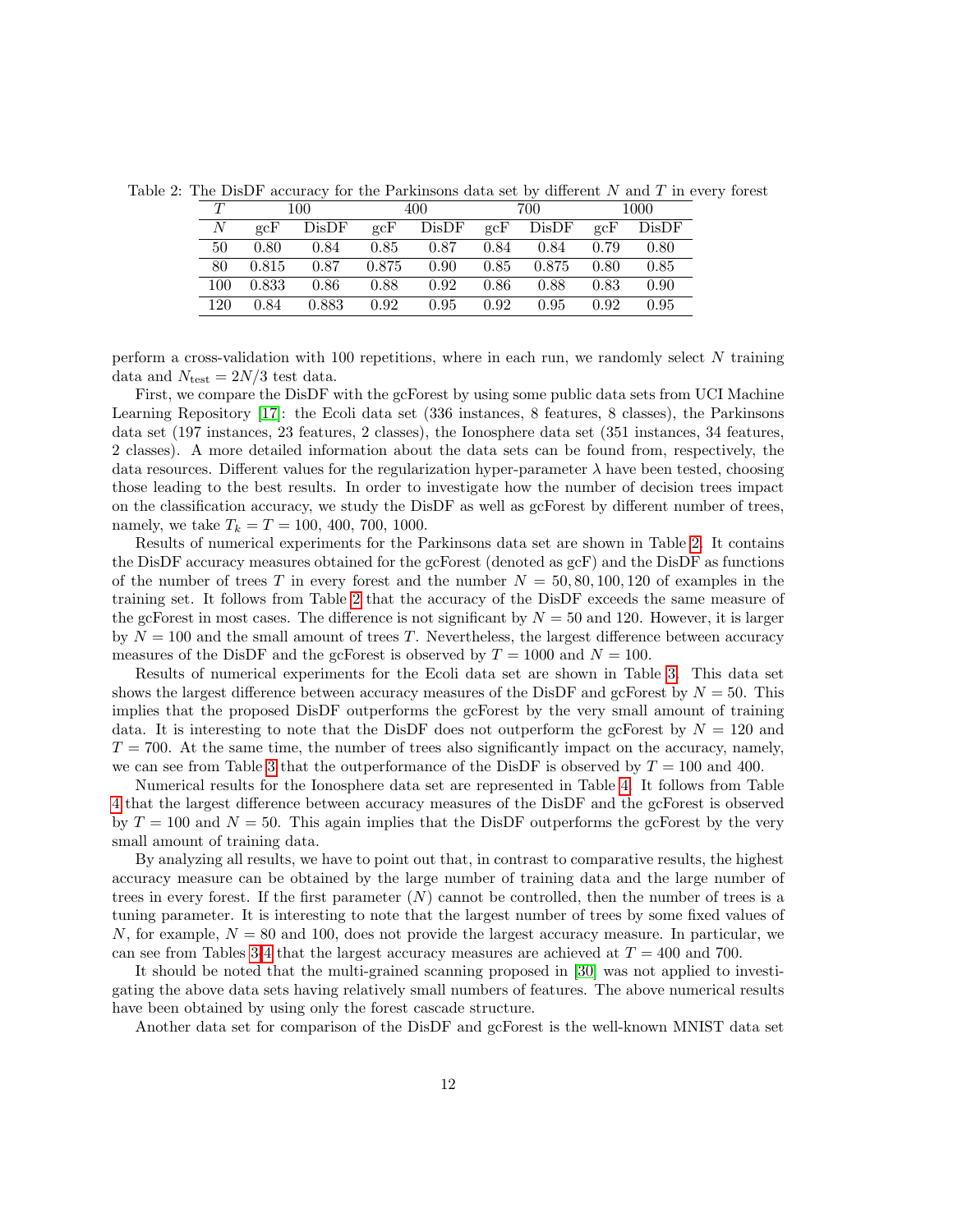<span id="page-12-0"></span>Table 3: The DisDF accuracy for the Ecoli data set by different N and T in every forest

|     | 100           |       | 400  |       | 700        |       | 1000 |       |
|-----|---------------|-------|------|-------|------------|-------|------|-------|
|     | $_{\rm{ecF}}$ | DisDF | gcF  | DisDF | $\rm g cF$ | DisDF | gcF  | DisDF |
| 50  | 0.78          | 0.82  | 0.80 | 0.86  | 0.72       | 0.76  | 0.73 | 0.77  |
| 80  | 0.88          | 0.89  | 0.81 | 0.83  | 0.87       | 0.90  | 0.84 | 0.88  |
| 100 | 0.85          | 0.90  | 0.85 | 0.87  | 0.82       | 0.84  | 0.90 | 0.93  |
| 120 | 0.84          | 0.88  | 0.80 | 0.85  | 0.93       | 0.92  | 0.95 | 0.96  |

<span id="page-12-1"></span>Table 4: The DisDF accuracy for the Ionsphere data set by different  $N$  and  $T$  in every forest

|     | 100  |       | 400  |       | 700  |       | 1000 |       |
|-----|------|-------|------|-------|------|-------|------|-------|
|     | ecF  | DisDF | gcF  | DisDF | gcF  | DisDF | gcF  | DisDF |
| 50  | 0.48 | 0.66  | 0.58 | 0.50  | 0.48 | 0.58  | 0.40 | 0.60  |
| 80  | 0.71 | 0.78  | 0.68 | 0.70  | 0.66 | 0.65  | 0.72 | 0.75  |
| 100 | 0.72 | 0.80  | 0.74 | 0.78  | 0.74 | 0.78  | 0.76 | 0.775 |
| 120 | 0.69 | 0.70  | 0.77 | 0.80  | 0.81 | 0.82  | 0.83 | 0.83  |

which is a commonly used large database of  $28 \times 28$  pixel handwritten digit images [\[16\]](#page-14-11). It has a training set of 60,000 examples, and a test set of 10,000 examples. The digits are size-normalized and centered in a fixed-size image. The data set is available at [http://yann.lecun.com/exdb/mnist/.](http://yann.lecun.com/exdb/mnist/) In contrast to gcForest, we did not use the multi-grained scanning scheme for the DisDF implementation because its use provides worse results by the small amount of training data. Results of numerical experiments for the MNIST data set are shown in Table [5.](#page-12-2) Numerical experiments with the MNIST data set by the very small training data have shown that the use of the multi-grained scanning procedure may deteriorate the classification performance of the DisDF as well as the gcForest. Therefore, we did not use this procedure in numerical experiments with the MNIST. It can be seen from Table [5](#page-12-2) that the DisDF outperforms the gcForest in the most cases. The largest difference between accuracy measures of the DisDF and the gcForest is observed by  $T = 100$  and  $N = 50$ .

#### 7 Conclusion

A discriminative metric learning algorithm in the form of the DisDF has been presented in the paper. Two main contributions should be pointed out. First, we have introduced weights for trees which allow us to apply some new properties for the deep forest. The weights play a key role in the developing the DisDF. This role is similar to the role of weights of connections in neural networks

|      | 100  |                                     | 400 |                             | 700 |                                           | 1000   |             |
|------|------|-------------------------------------|-----|-----------------------------|-----|-------------------------------------------|--------|-------------|
| N    |      | $gcF$ DisDF $gcF$ DisDF $gcF$ DisDF |     |                             |     |                                           |        | $gcF$ DisDF |
| 50   |      | $0.63 \qquad 0.70$                  |     | $0.67$ $0.71$ $0.68$ $0.68$ |     |                                           | 0.69   | 0.70        |
| 80   | 0.63 |                                     |     |                             |     | $0.70$ $0.75$ $0.77$ $0.75$ $0.77$ $0.70$ |        | 0.70        |
| 100  | 0.70 | 0.73                                |     | $0.76$ $0.78$ $0.76$ $0.78$ |     |                                           | - 0.76 | 0.78        |
| 120. | 0.74 |                                     |     | $0.75$ $0.76$ $0.76$ $0.76$ |     | 0.78                                      | 0.77   | 0.78        |

<span id="page-12-2"></span>Table 5: The DisDF accuracy for the MNIST data set by different  $N$  and  $T$  in every forest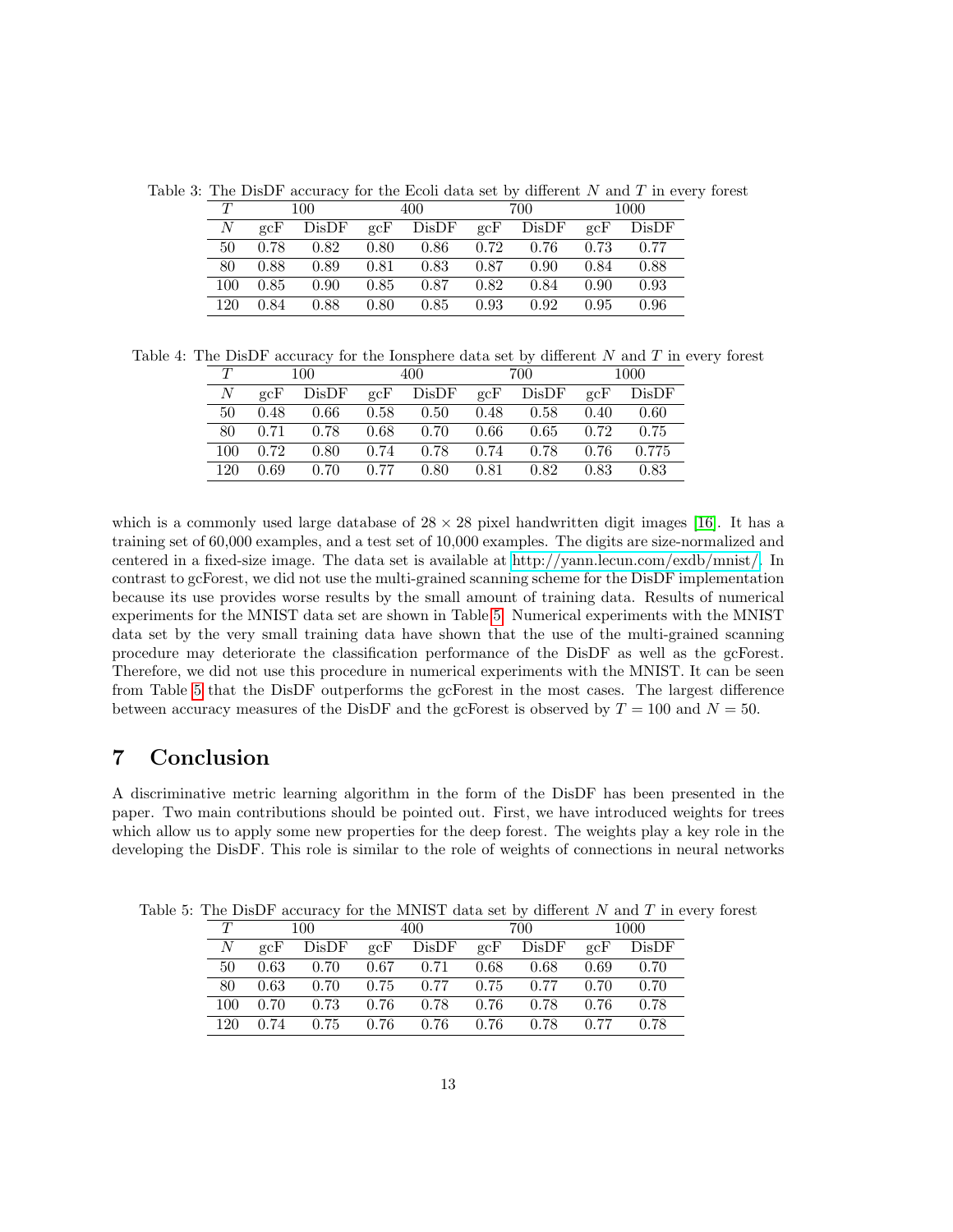which also have to be trained. This implies that we can control properties of the deep forest and its modifications by constructing the corresponding objective functions  $J(\mathbf{w})$  which are similar to the loss or reconstruction functions in neural networks. This fact opens a way for developing new modifications of the deep forest which have certain properties. Moreover, we get an opportunity to consider the relationship between the deep forest and neural networks as it has been done by Richmond et al. [\[21\]](#page-14-12) in exploring the relationship between stacked random forests and deep convolutional neural networks. Second, we have used a new objective function  $J_q(\mathbf{w})$  which combines two different distance metrics: Euclidean and Manhattan distances. This combination allows us to get the convex objective function with respect to w and to significantly simplify the optimization problem.

It should be also noted that one of the implementations of the DisDF has been represented in the paper. It should be noted that other modifications of the DisDF can be also obtained. We can use more efficient modifications of the Frank-Wolfe algorithm, for example, algorithms proposed by Hazan and Luo [\[10\]](#page-14-13) or Reddi et al. [\[20\]](#page-14-14). We can also consider non-linear functions of weights like activation functions in neural networks. Moreover, we can investigate imprecise statistical models [\[23\]](#page-14-15) for restricting the set of weights, for example, we can reduce the unit simplex of weights in order to get robust classification models. These modifications can be viewed as directions for further research.

# Acknowledgement

The reported study was partially supported by RFBR, research project No. 17-01-00118.

### References

- <span id="page-13-0"></span>[1] A. Bellet, A. Habrard, and M. Sebban. A survey on metric learning for feature vectors and structured data. arXiv preprint [arXiv:1306.6709](http://arxiv.org/abs/1306.6709), 28 Jun 2013.
- <span id="page-13-4"></span>[2] S. Berlemont, G. Lefebvre, S. Duffner, and C. Garcia. Siamese neural network based similarity metric for inertial gesture classification and rejection. In Automatic Face and Gesture Recognition (FG), 2015 11th IEEE International Conference and Workshops on, volume 1, pages 1–6. IEEE, May 2015.
- <span id="page-13-6"></span>[3] L. Bertinetto, J. Valmadre, J.F. Henriques, A. Vedaldi, and P.H.S. Torr. Fully-convolutional siamese networks for object tracking. [arXiv:1606.09549v](http://arxiv.org/abs/1606.09549)2, 14 Sep 2016.
- <span id="page-13-2"></span>[4] J. Bromley, J.W. Bentz, L. Bottou, I. Guyon, Y. LeCun, C. Moore, E. Sackinger, and R. Shah. Signature verification using a siamese time delay neural network. International Journal of Pattern Recognition and Artificial Intelligence, 7(4):737–744, 1993.
- <span id="page-13-1"></span>[5] H. Le Capitaine. Constraint selection in metric learning. [arXiv:1612.04853v](http://arxiv.org/abs/1612.04853)1, 14 Dec 2016.
- <span id="page-13-5"></span>[6] K. Chen and A. Salman. Extracting speaker-specific information with a regularized siamese deep network. In Advances in Neural Information Processing Systems 24 (NIPS 2011), pages 298–306. Curran Associates, Inc., 2011.
- <span id="page-13-3"></span>[7] S. Chopra, R. Hadsell, and Y. LeCun. Learning a similarity metric discriminatively, with application to face verification. In 2005 IEEE Computer Society Conference on Computer Vision and Pattern Recognition (CVPR'05), volume 1, pages 539–546. IEEE, 2005.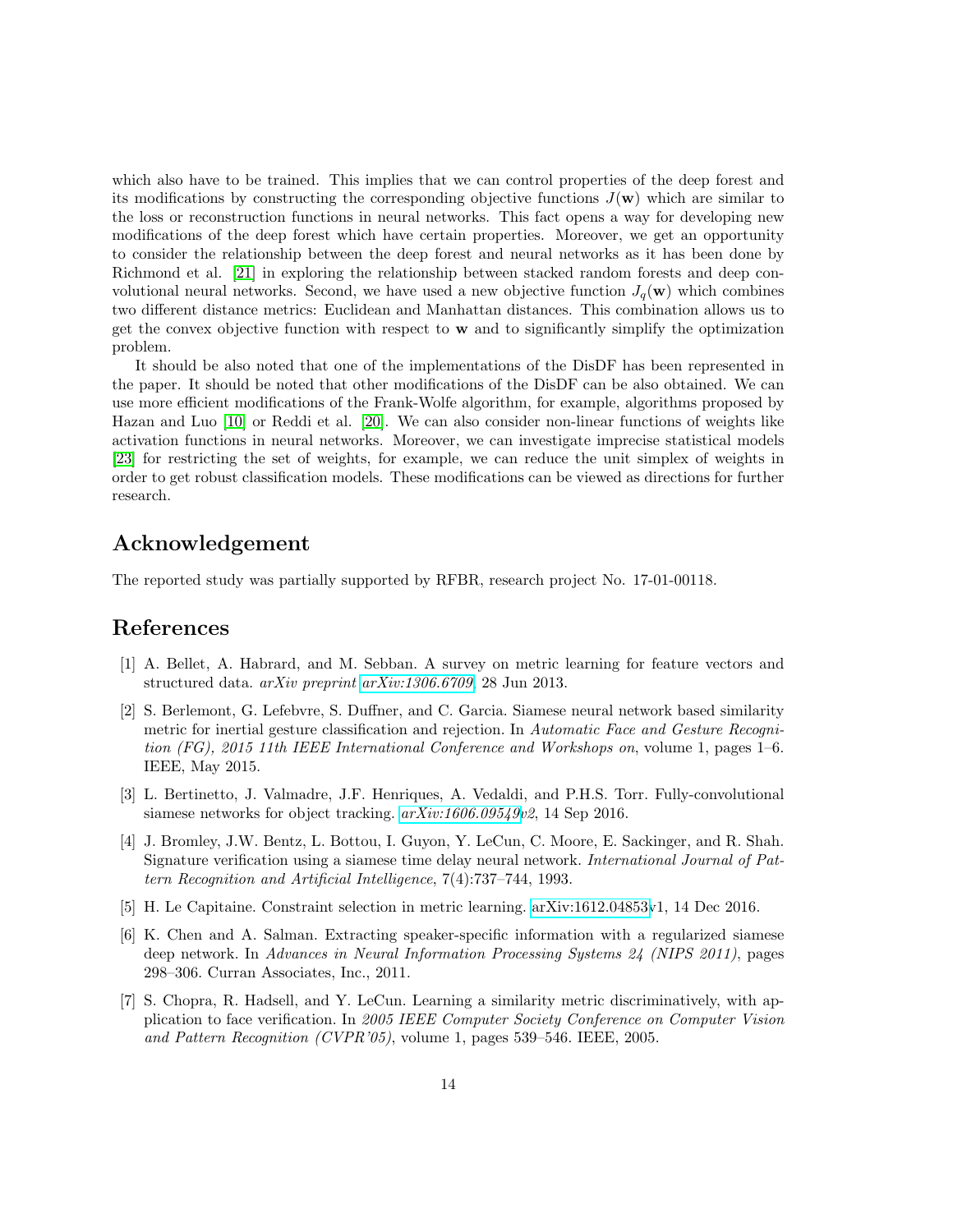- <span id="page-14-9"></span>[8] Y. Dong, B. Du, and L. Zhang. Target detection based on random forest metric learning. IEEE Journal of Selected Topics in Applied Earth Observations and Remote Sensing, 8(4):1830–1838, 2015.
- <span id="page-14-7"></span>[9] M. Frank and P. Wolfe. An algorithm for quadratic programming. Naval Research Logistics Quarterly, 3(1-2):95–110, March 1956.
- <span id="page-14-13"></span>[10] E. Hazan and H. Luo. Variance-reduced and projection-free stochastic optimization. In Proceedings of the 33rd International Conference on Machine Learning, volume 48 of ICML'16, pages 1263–1271, 2016.
- <span id="page-14-5"></span>[11] J. Hu, J. Lu, and Y.-P. Tan. Discriminative deep metric learning for face verification in the wild. In The IEEE Conference on Computer Vision and Pattern Recognition (CVPR), pages 1875–1882. IEEE, 2014.
- <span id="page-14-2"></span>[12] D. Kedem, S. Tyree, K. Weinberger, F. Sha, and G. Lanckriet. Non-linear metric learning. In F. Pereira, C.J.C. Burges, L. Bottou, and K.Q. Weinberger, editors, Advances in Neural Information Processing Systems 25, pages 2582–2590. Curran Associates, Inc., 2012.
- <span id="page-14-4"></span>[13] G. Koch, R. Zemel, and R. Salakhutdinov. Siamese neural networks for one-shot image recognition. In Proceedings of the 32nd International Conference on Machine Learning, volume 37, pages 1–8, Lille, France, 2015.
- <span id="page-14-1"></span>[14] B. Kulis. Metric learning: A survey. Foundations and Trends in Machine Learning, 5(4):287– 364, 2012.
- <span id="page-14-6"></span>[15] L. Leal-Taixe, C. Canton-Ferrer, and K. Schindler. Learning by tracking: Siamese cnn for robust target association. arXiv preprint [arXiv:1604.07866](http://arxiv.org/abs/1604.07866), 26 Apr 2016.
- <span id="page-14-11"></span>[16] Y. LeCun, L. Bottou, Y. Bengio, and P. Haffner. Gradient-based learning applied to document recognition. Proceedings of the IEEE, 86(11):2278–2324, 1998.
- <span id="page-14-10"></span>[17] M. Lichman. UCI machine learning repository, 2013.
- <span id="page-14-0"></span>[18] Y. Mu and W. Ding. Local discriminative distance metrics and their real world applications. In 2013 IEEE 13th International Conference on Data Mining Workshops (ICDMW), pages 1145–1152. IEEE, Dec 2013.
- <span id="page-14-3"></span>[19] M. Norouzi, D. Fleet, and R. Salakhutdinov. Hamming distance metric learning. In P. Bartlett, F.C.N. Pereira, C.J.C. Burges, L. Bottou, and K.Q. Weinberger, editors, Advances in Neural Information Processing Systems 25, pages 1070–1078. Curran Associates, Inc., 2012.
- <span id="page-14-14"></span>[20] S.J. Reddi, S. Sra, B. Poczos, and A. Smola. Stochastic frank-wolfe methods for nonconvex optimization. [arXiv:1607.08254v](http://arxiv.org/abs/1607.08254)2, July 2016.
- <span id="page-14-12"></span>[21] D.L. Richmond, D. Kainmueller, M. Yang, E.W. Myers, and C. Rother. Mapping stacked decision forests to deep and sparse convolutional neural networks for semantic segmentation. [arXiv:1507.07583v](http://arxiv.org/abs/1507.07583)2, Dec 2015.
- <span id="page-14-8"></span>[22] L.V. Utkin and M.A. Ryabinin. A Siamese deep forest. [arXiv:1704.08715v](http://arxiv.org/abs/1704.08715)1, Apr 2017.
- <span id="page-14-15"></span>[23] P. Walley. Statistical Reasoning with Imprecise Probabilities. Chapman and Hall, London, 1991.